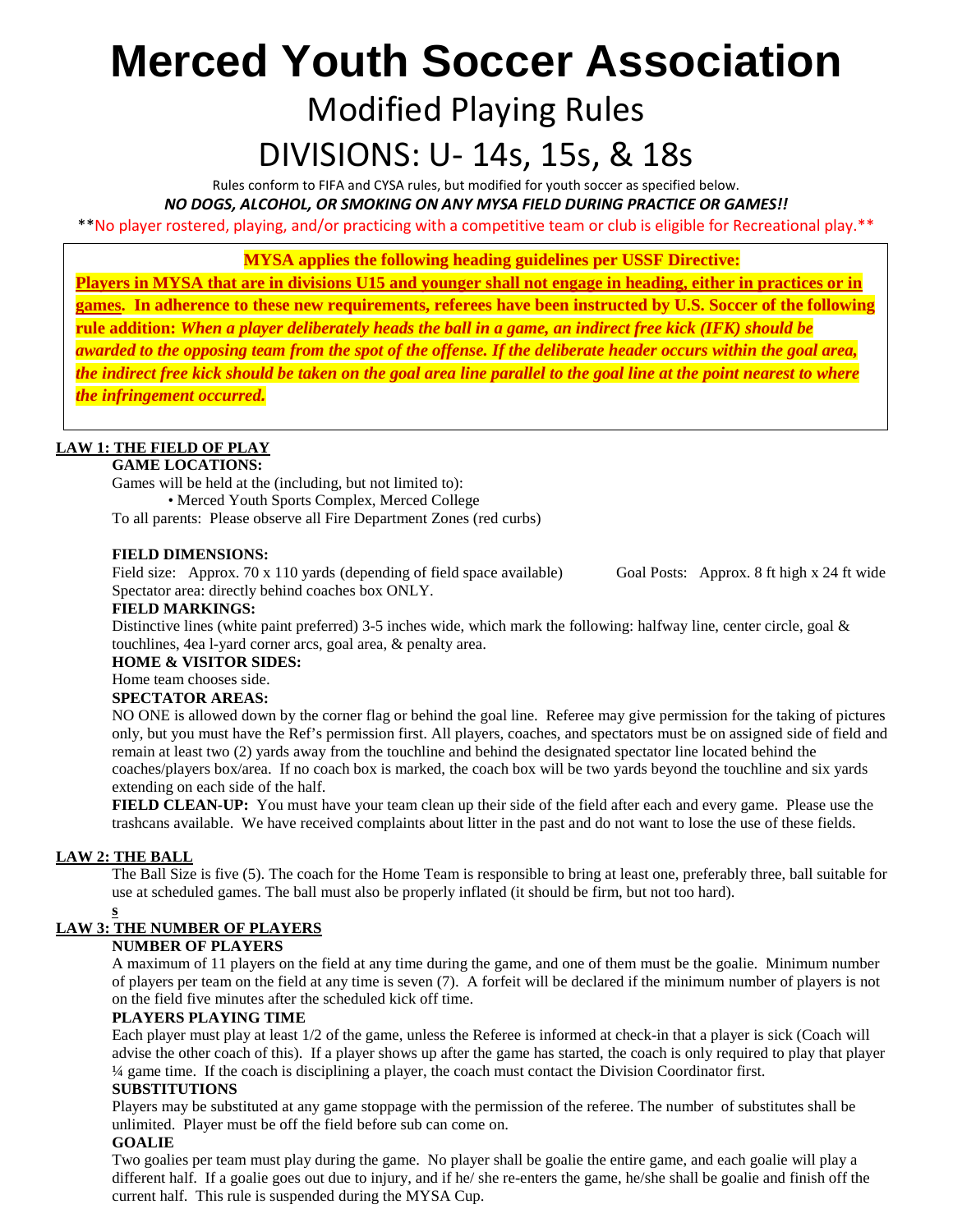#### **LAW 4: THE PLAYER'S EQUIPMENT**

**UNIFORM** Includes: League assigned team jersey, shorts, and socks. Appropriate footwear (i.e.: no open-toe shoes, no football cleats or baseball cleats with a cleat on the front of the shoe) and shin-guards are mandatory and must be completely covered by socks for all practices and games. NO EXCEPTIONS. Undershorts/tights must be the same color as the main color of the shorts or the lowest part of the shorts. Undershirts must be the same color as the main color of the shirt sleeve. **Only** the approved uniform handed out by MYSA shall be used by all players. Players with altered uniforms, or different attire will not be permitted to play. ALL shirts will be tucked in at all times. A second shirt **(**NO HOODS**)** may be worn under a jersey. No pants will be allowed except by the goalie. If you switch goalies, that player must immediately conform to the uniform rules.

#### **CASTS, BANDAGES, ETC.**

Players wearing orthopedic solid casts, air splints or metal splints are generally not allowed to participate in any game. **GOALIE SHIRT** 

The goalie shirt must be a different color from jerseys of your team and the opponent.

#### **JEWELRY**

No jewelry (earrings, necklaces, bracelets, nose rings, etc) will be permitted on the field of play. Only a Medic Alert bracelet, or similar item, may be worn at the discretion of the Referee, if the band is securely taped to the body and only the bracelet is exposed. There will not be exceptions made for newly pierced ears or such. This is for the protection of all players.

#### **LAW 5: THE REFEREE**

#### **GENERAL INFO**

Games will be officiated by a Center Referee and/or Assistant Referee(s), using either a 3-Man, Dual, or Single Referee system. Referees are encouraged to explain the infraction called on the offending player. Decisions on points of fact will be final. **Do not argue calls with our youth Referees, AT ALL!**

#### **CHECK IN**

Each team is to be at the field 30 minutes before scheduled game time. Teams will be called to the center circle 15 minutes before game time. Coaches will have game ball(s), goalie shirt, game card, player passes, and coach passes. Each coach will line up his or her players by numbers 4 feet back from the halfway line. Each coach then passes out the Player Passes to each player and submits their Coach Pass to the referee. The away team submits the Game Card to the Referee. The Referee will check all the players' uniforms, including hands and shoes, looking for anything dangerous. The Referee will then collect all the Player Passes. The registration forms for all players on a team must be in the coaches possession at all times, including games and practice sessions.

#### **LAW 6: THE ASSISTANT REFEREES**

Conform to FIFA laws of the game.

#### **LAW 7: THE DURATION OF THE MATCH**

Game Duration (all with 5 minute half-time break):

| Under 14&15: | 70 minutes, divided into two (2) equal halves of 35 minutes each. |
|--------------|-------------------------------------------------------------------|
| Under 18:    | 80 minutes, divided into two (2) equal halves of 40 minutes each. |

#### **LAW 8: THE START AND RESTART OF PLAY**

The team winning the coin toss: **decides which goal to attack in the first half, or to take the kick off.** Field sides are reversed at start of 2nd half. The kick-off team (including restarts after a goal is scored) must remain in their half of the field until the ball is kicked. Defenders must remain on their half of the field and outside the center circle until the ball is kicked. The ball is placed at the center field mark and kicked after referee whistle.

#### **LAW 9:THE BALL IN AND OUT OF PLAY**

The ball is out of play only when it has **wholly crossed** the goal line or the touchline. Same holds for scoring.

#### **LAW 10: THE METHOD OF SCORING**

#### **SCORING A GOAL**

A goal is scored when the whole of the ball passes over the goal line, between the goalposts and under the crossbar, provided that no infringement of the Laws of the Game, including any applicable modifications, have been committed previously by the team scoring the goal.

#### **GAME CARDS**

Only game cards issued by MYSA will be used. Cards will be filled out listing players in numerical order based on their uniform number  $(2, 3, 4, etc)$ . All players on the team's roster must be listed even if the player is not there for the game. Signature of team coaches on game card is required.

The home team is to provide the Official Game Card to the visiting team's coach for him/her to fill out his/her portion. The visiting team will hand the completed Game Card to the Referee when he/she calls both teams to the center circle and checks them in.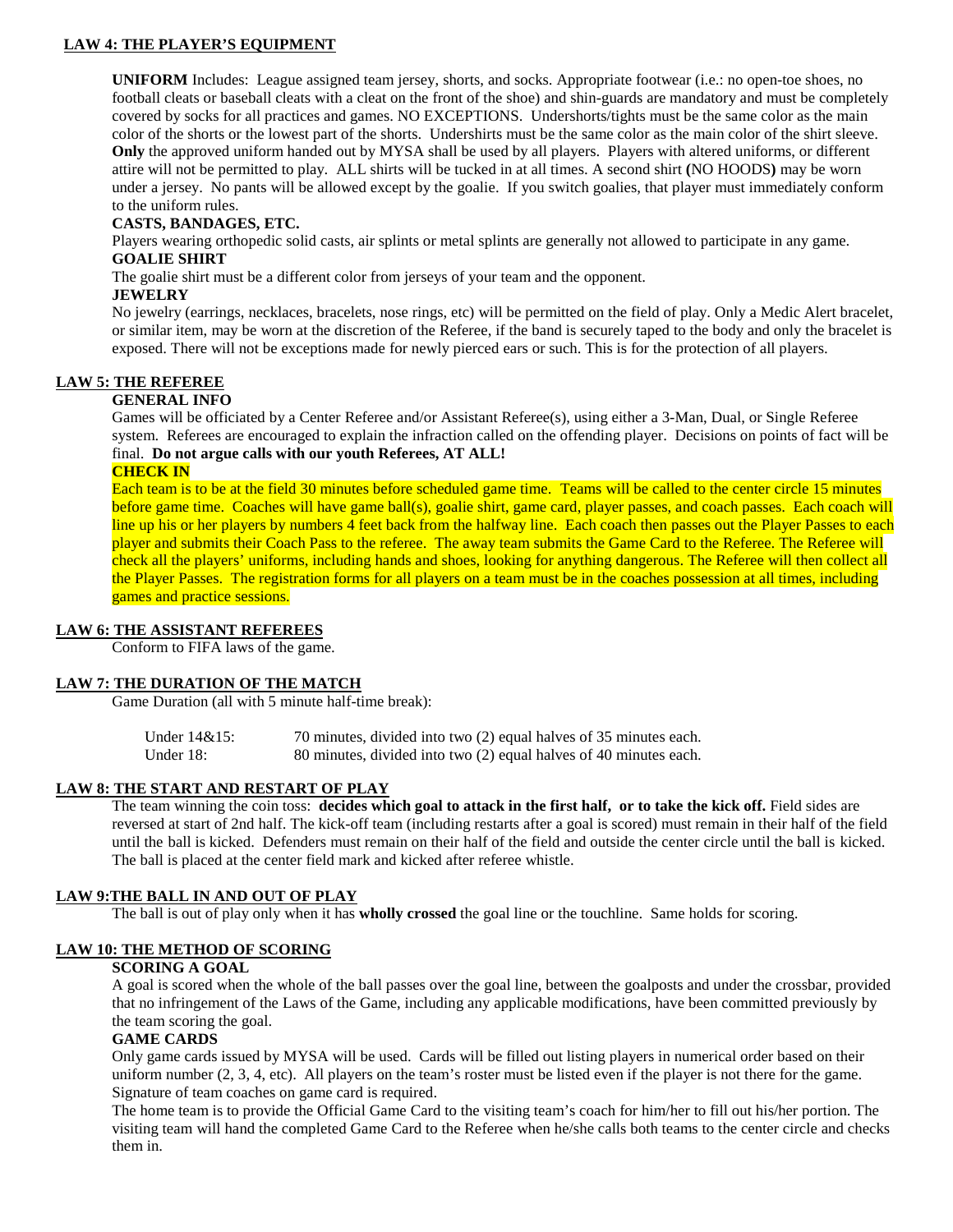#### **RUNNING UP SCORES**

Coaches are expected to keep the score controlled by limiting the maximum difference in scored goals between teams. In the event that an obvious score advantage is taken by one team over the other, coaches are encouraged and expected (in all age divisions) to move high scoring players back on defense, play weaker goalies, allow only shots from outside the penalty area, allow goals to only be scored with player's not dominant foot, use a one-touch per player rule, play a player down or any of a number of different techniques to prevent from exceeding the goal score differential and to try to make the game more competitive. Coaches who only want to win by a landslide and go home, rather than allow both teams to play an exciting and challenging game are considered unsportsmanlike. **Unsportsmanlike behavior, including coaches allowing scores to be run-up, is not condoned by the MYSA Board and will have serious reprisals!** 

- U6' & U8's cannot win by a differential of more than 7 goals.  $(8-0, 10-2, 14-6, \text{ etc})$
- $*$  U 10's, U12's, U14's, U15's, and U18's cannot win by a differential of more than 8 goals. (9-0, 11-2, 15-6, etc)

--Referees will not stop games--

#### **TIES**

All ties stand!! No shootouts to resolve tie games.

#### **LAW 11: OFFSIDE**

The Offside rule will be enforced. Referees are encouraged to instruct Players and new Coaches on offside infractions. A player is in the Offside Position if he or she is nearer to the opponent's goal line than both the ball and the second-to-last opponent. A player is not in the Offside position while in his or her own half of the field or when level with the second-to-the last opponent. The Offside Penalty only applies if, at the moment the ball touches or is kicked by a teammate, the player in Offside Position interferes/is involved with play or an opponent, or gains an advantage by being in that position. No Offside infractions on throw-ins, corner kicks, or goal kicks.

#### **LAW 12: FOULS AND MISCONDUCT**

#### **GENERAL INFO**

Coaches shall use a positive and informative tone of voice, not being harassing or derogatory towards anyone. Profanity or disruptive behavior of any kind is not allowed. No mechanical devises to magnify your voice. Please note that a Referee may give a CARD to a player or coach before the start of the game (in this case you would not be required to play one player down when receiving a red card before a game), during the game, including halftime, and within a reasonable time after the game.

#### **YELLOW CARD**

Affects Players and Coaches (coaches *ARE RESPONSIBLE* for parent conduct). This is a warning only. Any further persistent infringement of the rules can result in a RED CARD. If a player who is playing in the game receives a yellow card ONLY, that player must be substituted out at that time. The player is to sit out at least five (5) minutes. This action is advised as it gives the player a chance to cool down and return to the game later.

#### **RED CARD**

Affects Players and Coaches (*Coaches are responsible for conduct of Parents and spectators*). It is not necessary to receive a yellow card first. A player or coach who receives a RED CARD, or sent off, must leave the area (sight & sound of referee). If the player was in the game when he received the RED CARD, he may NOT be replaced and the team plays down one player. *Failure to comply will result in the game being suspended.* The pass of carded player or coach will not be returned at the end of game. Upon receipt of the official referee game report and pass, the MYSA discipline committee will decide the number of games that the offending coach and/or player need to sit out before joining the team again --as little as one game or as much as the rest of the season, depending on the severity of the infraction. The "MYSA Red Card Verification Form" must be turned in to the Recreational Coordinator before the player or coach pass can be handed back to the team.

*\*\*If coach is red carded and/or suspended, and there is no asst. coach rostered, the team cannot play during those games the coach is suspended\*\**

#### **LAW 13: FREE KICKS** (**INDIRECT KICKS & DIRECT KICKS)**

Conforms to FIFA Laws of the Game

#### **LAW 14: THE PENALTY KICK**

Conforms to FIFA Laws of the Game

#### **LAW 15: THE THROW-IN**

Two feet on the ground, behind or on the touchline, facing the field, and the ball delivered over the head with both hands. All defenders must stand no less than two (2) yards from the point at which the throw-in is taken.

#### **LAW 16: THE GOAL KICK**

Occurs when an attacking team player is last to touch the ball before it crosses the goal line and not through the goal. Goal kicks may be taken from any point inside the goal area.

#### **LAW 17: THE CORNER KICK**

Corner Kicks may be taken from any point inside the corner arc area. Opponents must be ten (10) yards from the ball.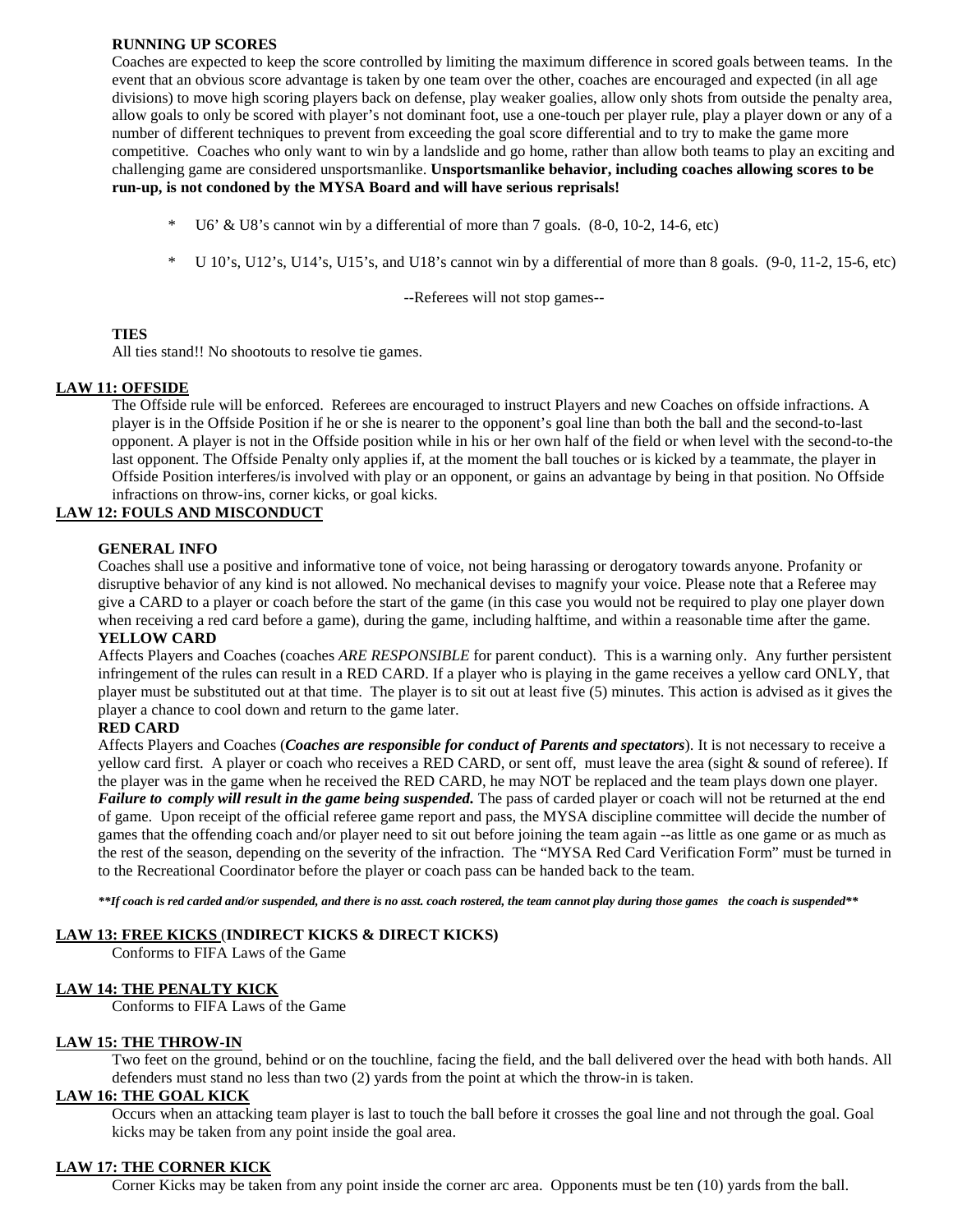### **ADDITIONAL INFORMATION**

#### **\* Where the above listed modified rules do not cover a specific event, the most current F.I.F.A Laws of the game shall prevail.**

#### **1) HOME TEAM RESPONSIBILITIES**

#### **GAME DUTIES:**

- Fill out the Official Game Card and give to opposing coach with ample time for opposing coach to fill out. Only game cards issued by MYSA will be used. Cards will be filled out listing players in numerical order (2, 3, 4, etc.). Label for game card that can be downloaded from MYSA website is preferred. All rostered players must be listed (Referee will mark cards absent, injured, no show, etc. when players are at check-in). A signature of both team coaches on game card is required.
- Provide the appropriate soccer ball(s) per above rules.
- Check that nets and goal posts are secured prior to each game. Check field for possible hazards.

#### **2) HOME & VISITING TEAM RESPONSIBILITIES**

#### **IF FIRST GAME OF THE DAY:**

• Each team sets up a goal post (if applicable), place nets, spikes, & corner flags. Should be up and ready thirty (30) minutes prior to the scheduled game time.

#### **IF LAST GAME OF THE DAY:**

- Each team takes downs the goal posts (if applicable), nets, spikes and corner flags.
- Home team is responsible to take the nets and flags to appropriate location.

#### **VISITING TEAMS FROM OTHER LEAGUES**

Merced teams are to set up both goalposts, nets, spikes, and corner flags. These teams are our guests and should not be delegated to setting up equipment.

#### **3) COMMON SENSE**

Teams will cheer the other teams in a positive manner and shake hands at the end of game. Parents and spectators will support both teams and players in a positive manner at all times. League win/loss standings are not maintained. Our purpose is to introduce Merced County's youth to the great game of soccer, so that kids can learn the game in a fun and positive environment. Coaches: avoid the "win at all costs" attitude.

**Please, please remember to have all of your parents, players, and coaches pick up their trash and dispose of it properly after each game**. Fields & sidelines are to be left clean for the next team. If there are no trash receptacles nearby, have one of the parents or coaches bring a trash bag for the team to use and dispose of properly when the game is done.

#### **4**) **MYSA CUP (TOURNAMENT)**

Automatic entry is not guaranteed. The end of season MYSA CUP is a reward and a privilege for teams.

#### **5) WWW.MERCERSOCCER.COM**

CHECK OUR WEBSITE REGULARLY FOR SCHEDULE CHANGES AND ADDITIONAL INFORMATION.

*REMEMBER:* **We are all here for the kids!**